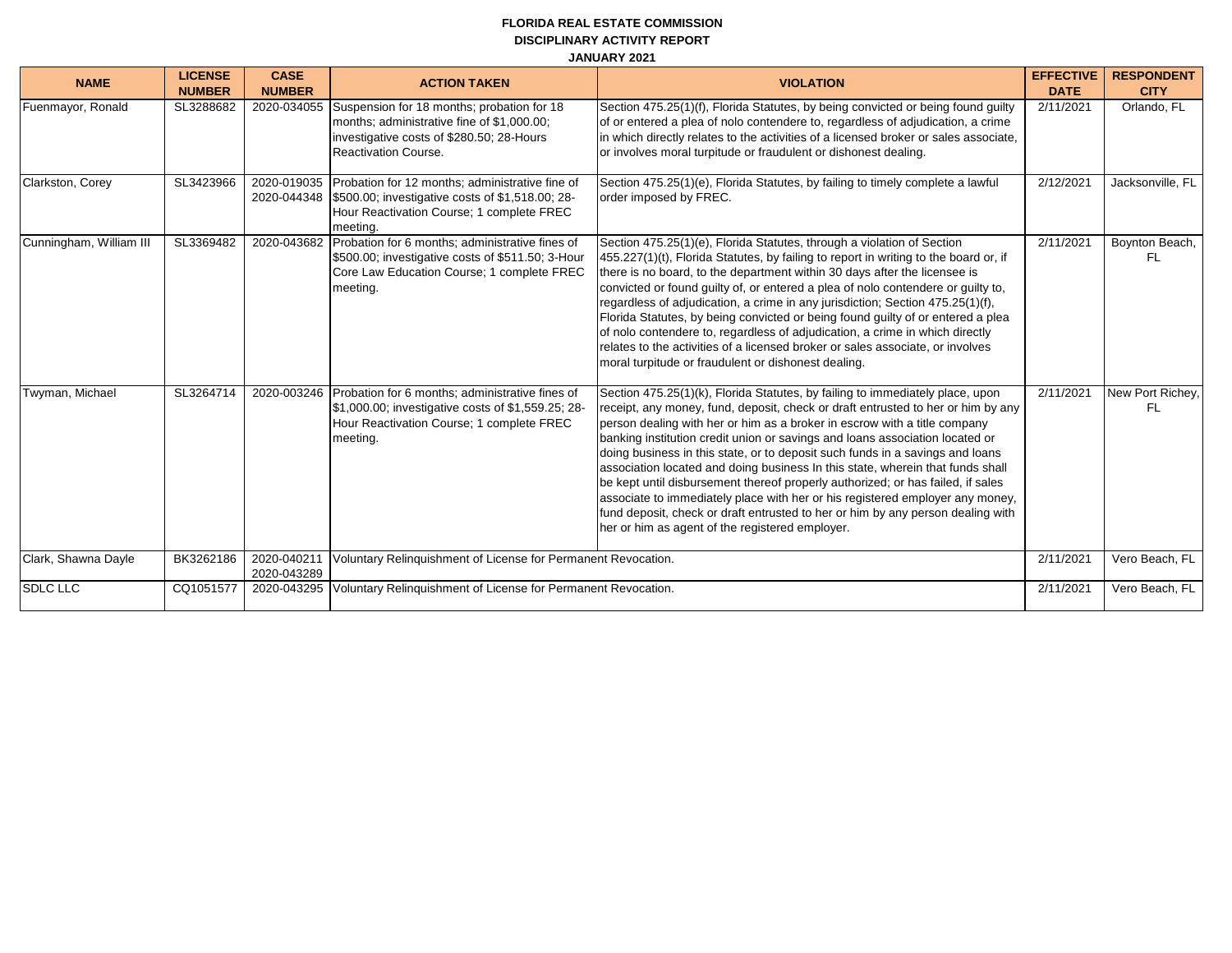| Biello, Carmine R. Jr. | BK3014043 | 2019-032861 | Revocation of License; administrative fine of<br>\$2,000.00; investigative cost of \$24.75.                                                                                         | Section 475.25(1)(b), Florida Statutes, by being guilty of fraud,<br>misrepresentation, and dishonest dealings, concealment, culpable negligence<br>or breach of trust, or has formed an intent, design or scheme to engage in any<br>such misconduct and committed an overt act in furtherance of such intent,<br>design or scheme; Section 475.25(1)(e), Florida Statutes, through a violation of<br>Section 475.42(i), Florida Statutes, by placing, or causing to be placed, upon<br>the public records of any county, any contract, assignment, deed, will,<br>mortgage, affidavit, or other writing which purports to affect the title of, or<br>encumber, any real property if the same is known to her or him to be false,<br>void, or not authorized to be placed of record, or not executed in the form<br>entitling it to be recorded, or the execution or recording whereof has not been<br>authorized by the owner of the property, maliciously or for the purpose of<br>collecting a commission, or to coerce the payment of money to the broker or<br>sales associate or other person, or for any unlawful purpose. However, nothing<br>in this paragraph shall be construed to prohibit a broker or a sales associate<br>from recording a judgment rendered by a court of this state or to prohibit a<br>broker from placing a lien on a property where expressly permitted by<br>contractual agreement or otherwise allowed by law. | 2/10/2021 | Cape Coral, FL |
|------------------------|-----------|-------------|-------------------------------------------------------------------------------------------------------------------------------------------------------------------------------------|------------------------------------------------------------------------------------------------------------------------------------------------------------------------------------------------------------------------------------------------------------------------------------------------------------------------------------------------------------------------------------------------------------------------------------------------------------------------------------------------------------------------------------------------------------------------------------------------------------------------------------------------------------------------------------------------------------------------------------------------------------------------------------------------------------------------------------------------------------------------------------------------------------------------------------------------------------------------------------------------------------------------------------------------------------------------------------------------------------------------------------------------------------------------------------------------------------------------------------------------------------------------------------------------------------------------------------------------------------------------------------------------------------------------------------------------------|-----------|----------------|
| Bright, Max            | SL3419007 |             | 2020-035175 Probation for 90 days; administrative fine of<br>\$1,000.00; investigative cost of \$561.00.                                                                            | Section 475.25(1)(e), Florida Statutes, through a violation of Section<br>455.227(1)(t), Florida Statutes, by failing to report in writing to the board or, if<br>there is no board, to the department within 30 days after the licensee is<br>convicted or found guilty of, or entered a plea of nolo contendere or guilty to,<br>regardless of adjudication, a crime in any jurisdiction. A licensee must report a<br>conviction, finding of guilt, plea, or adjudication entered before the effective<br>date of this paragraph within 30 days after the effective date of this paragraph.                                                                                                                                                                                                                                                                                                                                                                                                                                                                                                                                                                                                                                                                                                                                                                                                                                                        | 2/11/2021 | Sarasota, FL   |
| Echavarria, Emily M.   | BK622495  |             | 2018-031744 Revocation of License; administrative fine of<br>\$1,000.00; investigative cost of \$231.00.                                                                            | Section 475.25(1)(f), Florida Statutes, by being convicted or being found guilty<br>of or entered a plea of nolo contendere to, regardless of adjudication, a crime<br>in which directly relates to the activities of a licensed broker or sales associate,<br>or involves moral turpitude or fraudulent or dishonest dealing.                                                                                                                                                                                                                                                                                                                                                                                                                                                                                                                                                                                                                                                                                                                                                                                                                                                                                                                                                                                                                                                                                                                       | 2/11/2021 | Miami, FL      |
| Oglesby, Kelli Renea   | SL3215451 | 2020-015977 | Probation for 12 months; administrative fines of<br>\$250.00; investigative costs of \$200.00; 3-hour<br>Core Law Education Course.                                                 | Section 475.25(1)(e), Florida Statutes, through a violation of Rule 61J2-10.038,<br>Florida Administrative Code, by failing to notify the BPR in writing of the current<br>mailing address within 10 days after the change.                                                                                                                                                                                                                                                                                                                                                                                                                                                                                                                                                                                                                                                                                                                                                                                                                                                                                                                                                                                                                                                                                                                                                                                                                          | 2/10/2021 | Crestview, FL  |
| Williams, Mario        | SL3303155 |             | 2019-063676 Probation for 6 months; administrative fines of<br>\$500.00; investigative costs of \$280.50; modify<br>previous Final Order 2017-058597 for an<br>additional 6 months. | Section 475.25(1)(e), Florida Statutes, by failing to timely complete a lawful<br>order imposed by FREC.                                                                                                                                                                                                                                                                                                                                                                                                                                                                                                                                                                                                                                                                                                                                                                                                                                                                                                                                                                                                                                                                                                                                                                                                                                                                                                                                             | 2/11/2021 | Tampa, FL      |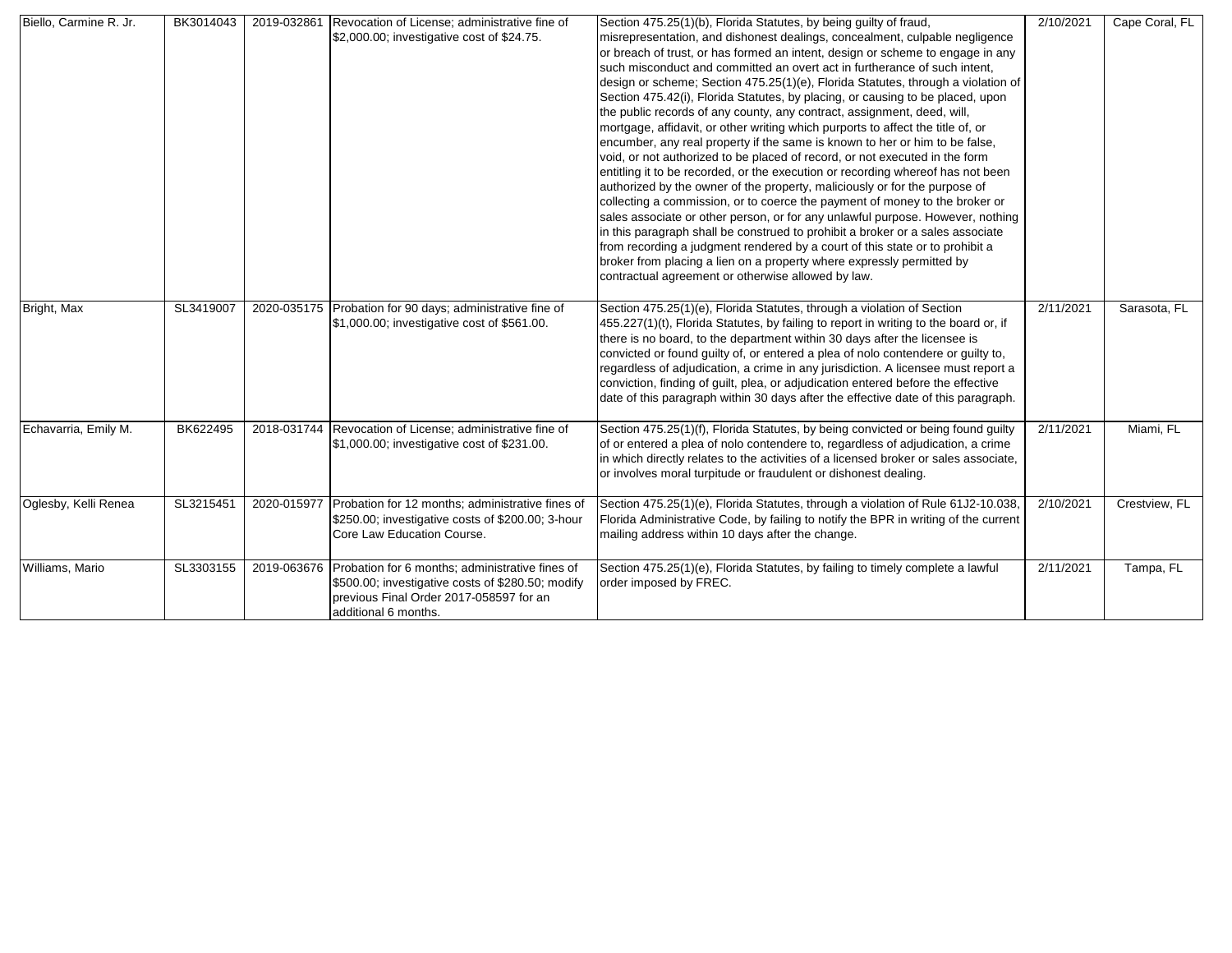#### **FLORIDA REAL ESTATE COMMISSION DISCIPLINARY ACTIVITY REPORT FEBRUARY 2021**

| <b>NAME</b>              | <b>LICENSE</b><br><b>NUMBER</b> | <b>CASE</b><br><b>NUMBER</b> | <b>ACTION TAKEN</b>                                                                                                                                                                               | <b>VIOLATION</b>                                                                                                                                                                                                                                                                                                                                                                                                                                                                                                                                                                                                                                                                                                                                                                                                                                                                                                                                                                                                                                                                                                                                                                                                                                                                 | <b>EFFECTIVE</b><br><b>DATE</b> | <b>RESPONDENT</b><br><b>CITY</b> |
|--------------------------|---------------------------------|------------------------------|---------------------------------------------------------------------------------------------------------------------------------------------------------------------------------------------------|----------------------------------------------------------------------------------------------------------------------------------------------------------------------------------------------------------------------------------------------------------------------------------------------------------------------------------------------------------------------------------------------------------------------------------------------------------------------------------------------------------------------------------------------------------------------------------------------------------------------------------------------------------------------------------------------------------------------------------------------------------------------------------------------------------------------------------------------------------------------------------------------------------------------------------------------------------------------------------------------------------------------------------------------------------------------------------------------------------------------------------------------------------------------------------------------------------------------------------------------------------------------------------|---------------------------------|----------------------------------|
| Allford, Catherine Marie | BL3041189                       | 2020-037417                  | Probation for 90 days; administrative fine of<br>\$500.00; investigative costs of \$1,798.50.                                                                                                     | Section 475.25(1)(f), Florida Statutes, by being convicted or being found guilty<br>of or entered a plea of nolo contendere to, regardless of adjudication, a crime<br>in which directly relates to the activities of a licensed broker or sales associate,<br>or involves moral turpitude or fraudulent or dishonest dealing.                                                                                                                                                                                                                                                                                                                                                                                                                                                                                                                                                                                                                                                                                                                                                                                                                                                                                                                                                   | 3/12/2021                       | Rotonda West,<br><b>FL</b>       |
| Armstrong, Chase M       | BK3378632                       |                              | 2020-041112 Probation for 6 months; administrative fine of<br>\$1,000.00; investigative costs of \$333.50; 3-Hour<br>Core Law Education Course.                                                   | Section 475.25(1)(e), Florida Statutes, through a violation of Section<br>455.227(1)(t), Florida Statutes, by failing to report in writing to the board or, if<br>there is no board, to the department within 30 days after the licensee is<br>convicted or found guilty of, or entered a plea of nolo contendere or guilty to,<br>regardless of adjudication, a crime in any jurisdiction.                                                                                                                                                                                                                                                                                                                                                                                                                                                                                                                                                                                                                                                                                                                                                                                                                                                                                      | 3/12/2021                       | Seminole, FL                     |
| Collins, Leonard John    | SL3052352                       |                              | 2020-044152 Suspension for 120 days; probation for 6<br>months; administrative fine of \$2,000.00;<br>investigative costs of \$396.00; 28-Hour<br>Reactivation Course.                            | Section 475.25(1)(e), Florida Statutes, through a violation of Section<br>455.227(1)(t), Florida Statutes, by failing to report in writing to the board or, if<br>there is no board, to the department within 30 days after the licensee is<br>convicted or found guilty of, or entered a plea of nolo contendere or guilty to,<br>regardless of adjudication, a crime in any jurisdiction; Section 475.25(1)(f),<br>Florida Statutes, by being convicted or being found guilty of or entered a plea<br>of nolo contendere to, regardless of adjudication, a crime in which directly<br>relates to the activities of a licensed broker or sales associate, or involves<br>moral turpitude or fraudulent or dishonest dealing.                                                                                                                                                                                                                                                                                                                                                                                                                                                                                                                                                    | 3/12/2021                       | Port St. Lucie, FL               |
| Ginsberg, Scott Howard   | SL3261172                       | 2020-037766                  | Probation for 12 months; administrative fine of<br>\$3,000.00; investigative costs of \$1,138.50.                                                                                                 | Section 475.25(1)(f), Florida Statutes, by being convicted or being found guilty<br>of or entered a plea of nolo contendere to, regardless of adjudication, a crime<br>in which directly relates to the activities of a licensed broker or sales associate,<br>or involves moral turpitude or fraudulent or dishonest dealing; Section<br>475.25(1)(e), Florida Statutes, through a violation of Section 455.227(1)(t),<br>Florida Statutes, by failing to report in writing to the board or, if there is no<br>board, to the department within 30 days after the licensee is convicted or found<br>guilty of, or entered a plea of nolo contendere or guilty to, regardless of<br>adjudication, a crime in any jurisdiction; Section 475.25(1)(p), Florida Statutes,<br>by failing to inform the commission in writing within 30 days after entering a<br>plea, or being convicted or found guilty of a felony.                                                                                                                                                                                                                                                                                                                                                                 | 3/10/2021                       | Miami, FL                        |
| Bolanos, Manuel E.       | SL3314009                       | 2020-032475                  | Probation for 6 months; administrative fine of<br>\$2,000.00; investigative costs of \$1,206.50; 4-<br>Hour Escrow Management Course and 28-Hour<br>Reactivation Course; 2 complete FREC meeting. | 475.25(1)(k), Florida Statutes, by failing to immediately place, upon receipt, any<br>money, fund, deposit, check or draft entrusted to her or him by any person<br>dealing with her or him as a broker in escrow with a title company banking<br>institution credit union or savings and loans association located or doing<br>business in this state, or to deposit such funds in a savings and loans<br>association located and doing business In this state, wherein that funds shall<br>be kept until disbursement thereof properly authorized; or has failed, if sales<br>associate to immediately place with her or his registered employer any money,<br>fund deposit, check or draft entrusted to her or him by any person dealing with<br>her or him as agent of the registered employer; Section 475.25(1)(e), Florida<br>Statutes, through a violation of Section 475.42(1)(b), Florida Statutes, a person<br>licensed as a sales associate may not act as a broker or a sales associate for<br>any person not registered as his employer; Section 475.42(1)(a), Florida<br>Statutes, by engaging in the practice of real estate by operating as a property<br>manager for a fee, as if a broker, without being the holder of a valid and current<br>active license. | 3/24/2021                       | Fort Myers, FL                   |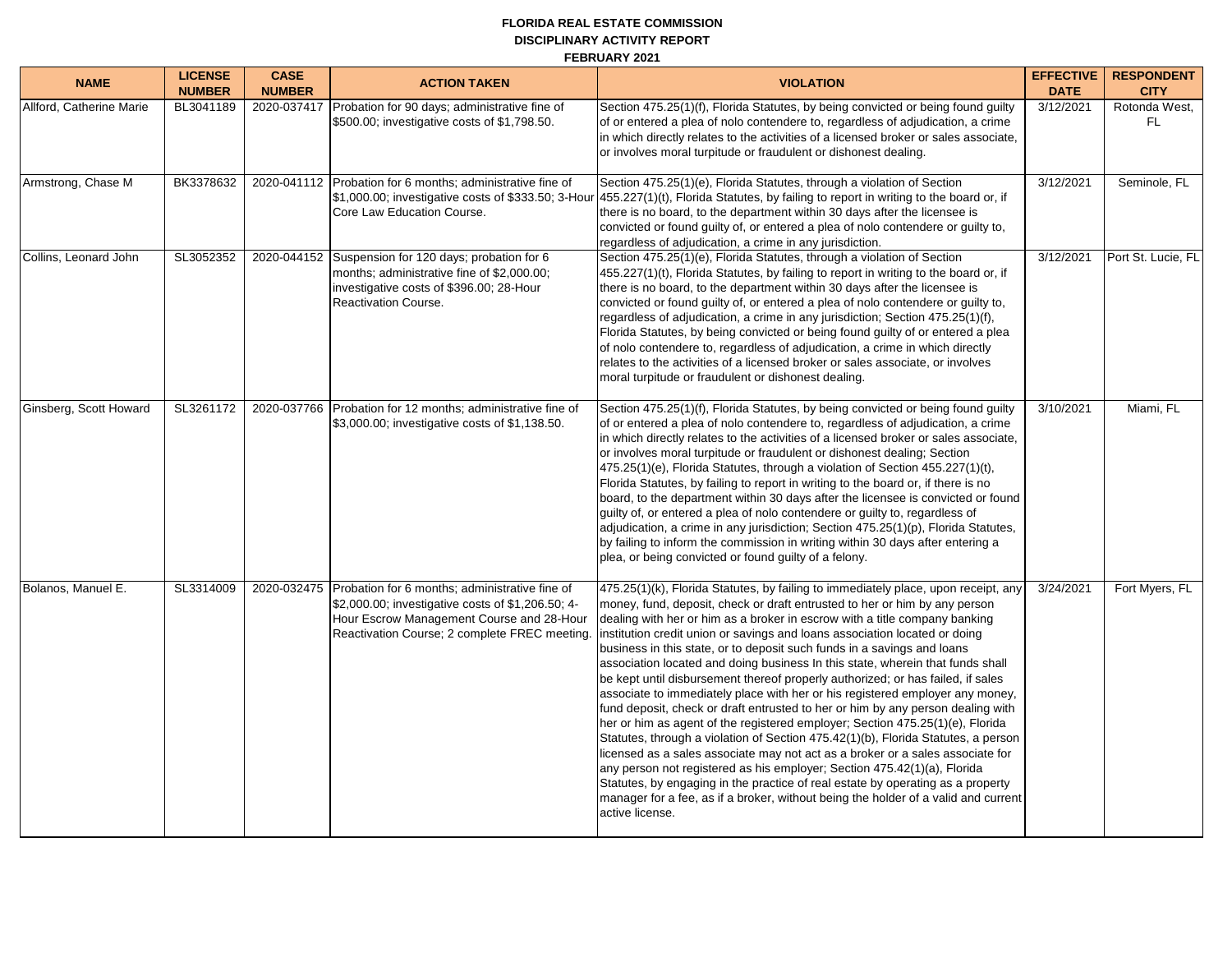| Gonzalez, Pedro B.     | SL3316346                                                                  | 2020-001954 | suspension for 90 days; probation for 6 months;<br>administrative fine of \$1,000.00; investigative<br>costs of \$3,131.70; 4-hour escrow management<br>course; 1 complete FREC meeting. | Section 475.25(1)(e), Florida Statutes, by failing to timely complete a lawful<br>order imposed by FREC; Section 475.25(1)(d)1, Florida Statutes, by failing to<br>account or deliver to any person, including a license under this chapter, at the<br>time which has been agreed upon or is required by law or, in the absence of a<br>fixed time, upon a demand of the person entitled to such accounting and<br>delivery, any personal property such as money, fund, deposit, check, draft,<br>abstract title, mortgage, conveyances, lease or other document or things of<br>value; Section 475.25(1)(k), Florida Statutes, by failing to immediately place,<br>upon receipt, any money, fund, deposit, check or draft entrusted to her or him<br>by any person dealing with her or him as a broker in escrow with a title<br>company banking institution credit union or savings and loans association<br>located or doing business in this state, or to deposit such funds in a savings<br>and loans association located and doing business In this state, wherein that<br>funds shall be kept until disbursement thereof properly authorized; or has<br>failed, if sales associate to immediately place with her or his registered<br>employer any money, fund deposit, check or draft entrusted to her or him by<br>any person dealing with her or him as agent of the registered employer.                                                                                                                                                                         | 3/24/2021 | Miami, FL                |
|------------------------|----------------------------------------------------------------------------|-------------|------------------------------------------------------------------------------------------------------------------------------------------------------------------------------------------|-----------------------------------------------------------------------------------------------------------------------------------------------------------------------------------------------------------------------------------------------------------------------------------------------------------------------------------------------------------------------------------------------------------------------------------------------------------------------------------------------------------------------------------------------------------------------------------------------------------------------------------------------------------------------------------------------------------------------------------------------------------------------------------------------------------------------------------------------------------------------------------------------------------------------------------------------------------------------------------------------------------------------------------------------------------------------------------------------------------------------------------------------------------------------------------------------------------------------------------------------------------------------------------------------------------------------------------------------------------------------------------------------------------------------------------------------------------------------------------------------------------------------------------------------------------------------------|-----------|--------------------------|
| Heins, Stephanie Alice | SL575036                                                                   | 2020-039109 | probation for 6 months; administrative fine of<br>\$250.00; investigative costs of \$486.75; 3-Hour<br>Core Law Education Course.                                                        | Section 475.25(1)(e), Florida Statutes, through a violation of Section<br>455.227(1)(t), Florida Statutes, by failing to report in writing to the board within<br>30 days after the licensee is convicted or found guilty of, or entered a plea of<br>nolo contendere or guilty to, regardless of adjudication, a crime in any<br>jurisdiction.                                                                                                                                                                                                                                                                                                                                                                                                                                                                                                                                                                                                                                                                                                                                                                                                                                                                                                                                                                                                                                                                                                                                                                                                                             | 3/24/2021 | Lighthousse<br>Point, FL |
| Zhang, Ying            | BK3273098<br>BK3380214<br>BK3416905<br>BK3415851<br>BK3441553<br>BK3455637 | 2020-019724 | Probation for 6 months; administrative fine of<br>\$3,500.00; investigative costs of \$1,353.00; 30-<br>Hour Office Management Broker Education<br>Course; 2 complete FREC meeting.      | Section 475.25(1)(b), Florida Statutes, by being guilty of fraud,<br>misrepresentation, and dishonest dealings, concealment, culpable negligence<br>or breach of trust, or has formed an intent, design or scheme to engage in any<br>such misconduct and committed an overt act in furtherance of such intent,<br>design or scheme; Section 475.42(1)(i), Florida Statutes, by placing, or causing<br>to be placed, upon the public records of any county, any contract, assignment,<br>deed, will, mortgage, affidavit, or other writing which purports to affect the title<br>of, or encumber, any real property if the same is known to her or him to be<br>false, void, or not authorized to be placed of record, or not executed in the form<br>entitling it to be recorded, or the execution or recording whereof has not been<br>authorized by the owner of the property, maliciously or for the purpose of<br>collecting a commission, or to coerce the payment of money to the broker or<br>sales associate or other person, or for any unlawful purpose. However, nothing<br>in this paragraph shall be construed to prohibit a broker or a sales associate<br>from recording a judgment rendered by a court of this state or to prohibit a<br>broker from placing a lien on a property where expressly permitted by<br>contractual agreement or otherwise allowed by law; Section 475.42(1)(n),<br>Florida Statutes, by failing to disclose all material aspects of the resale of a<br>timeshare period and the rights and obligations of the buyer and seller. | 3/24/2021 | Orlando, FL              |
| Fineman, Scott H.      | SL3360181                                                                  | 2020-014361 | Revocation; administrative fine of \$1,000.00;<br>investigative costs of \$1,039.50.                                                                                                     | Section 475.25(1)(b), Florida Statutes, by being guilty of fraud,<br>misrepresentation, and dishonest dealings, concealment, culpable negligence<br>or breach of trust, or has formed an intent, design or scheme to engage in any<br>such misconduct and committed an overt act in furtherance of such intent,<br>design or scheme.                                                                                                                                                                                                                                                                                                                                                                                                                                                                                                                                                                                                                                                                                                                                                                                                                                                                                                                                                                                                                                                                                                                                                                                                                                        | 3/10/2021 | Boynton Beach,<br>FL.    |
| Ortiz, Javier          | SL3310881                                                                  | 2020-040205 | Probation for 6 months; administrative fine of<br>\$500.00; investigative costs of \$561.00; 3-hour<br><b>Ethics Education Course.</b>                                                   | Section 475.25(1)(f), Florida Statutes, by being convicted or being found guilty<br>of or entered a plea of nolo contendere to, regardless of adjudication, a crime<br>in which directly relates to the activities of a licensed broker or sales associate,<br>or involves moral turpitude or fraudulent or dishonest dealing.                                                                                                                                                                                                                                                                                                                                                                                                                                                                                                                                                                                                                                                                                                                                                                                                                                                                                                                                                                                                                                                                                                                                                                                                                                              | 4/8/2021  | Miami, FL                |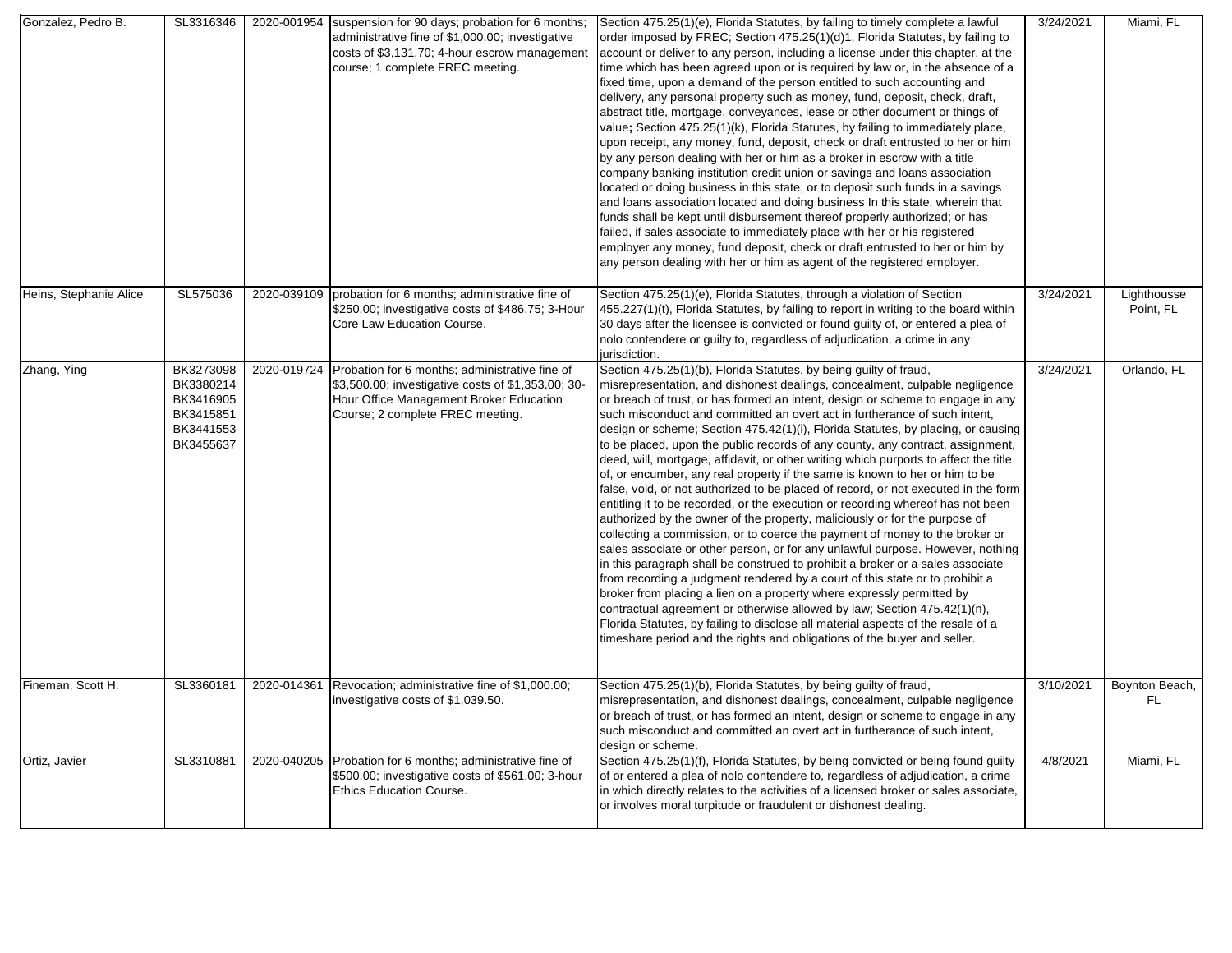## **FLORIDA REAL ESTATE COMMISSION DISCIPLINARY ACTIVITY REPORT MARCH 2021**

| <b>NAME</b>                                               | <b>LICENSE</b><br><b>NUMBER</b> | <b>CASE</b><br><b>NUMBER</b> | <b>ACTION TAKEN</b>                                                                                                                                                         | <b>VIOLATION</b>                                                                                                                                                                                                                                                                                                                                                                                                                                                                                                                                                                                                                                                                                                                                                                                                                                                                                                                                                                                                                                                                                                                                                                                                                                                                                                                                                                                                                                                                                                                                                                                                                | <b>EFFECTIVE</b><br><b>DATE</b> | <b>RESPONDENT</b><br><b>CITY</b> |
|-----------------------------------------------------------|---------------------------------|------------------------------|-----------------------------------------------------------------------------------------------------------------------------------------------------------------------------|---------------------------------------------------------------------------------------------------------------------------------------------------------------------------------------------------------------------------------------------------------------------------------------------------------------------------------------------------------------------------------------------------------------------------------------------------------------------------------------------------------------------------------------------------------------------------------------------------------------------------------------------------------------------------------------------------------------------------------------------------------------------------------------------------------------------------------------------------------------------------------------------------------------------------------------------------------------------------------------------------------------------------------------------------------------------------------------------------------------------------------------------------------------------------------------------------------------------------------------------------------------------------------------------------------------------------------------------------------------------------------------------------------------------------------------------------------------------------------------------------------------------------------------------------------------------------------------------------------------------------------|---------------------------------|----------------------------------|
| Carvajal, James M                                         | SL3034379                       | 2020-034973                  | Revocation of license; administrative fine of<br>\$3,000.00; investigative costs of \$1,551.00.                                                                             | Section 475.25(1)(b), Florida Statutes, by being guilty of fraud,<br>misrepresentation, and dishonest dealings, concealment, culpable negligence<br>or breach of trust, or has formed an intent, design or scheme to engage in any<br>such misconduct and committed an overt act in furtherance of such intent,<br>design or scheme; Section 475.42(1)(a), Florida Statutes, by engaging in the<br>practice of real estate by operating as a property manager for a fee, as if a<br>broker, without being the holder of a valid and current active license; Section<br>475.42(1)(d), Florida Statutes, by failing to collect any money in connection with<br>any real estate brokerage transaction, whether as a commission, deposit,<br>payment, rental, or otherwise, in the name of the employer and with the<br>express consent of the employer.                                                                                                                                                                                                                                                                                                                                                                                                                                                                                                                                                                                                                                                                                                                                                                            | 4/6/2021                        | Miami, FL                        |
| Saleh, Nidal Said                                         | SL3257302                       | 2020-021063                  | Suspension for 3 years; administrative fine of<br>\$3,000.00; investigative costs of \$577.50; 3-Hour<br>Ethics Education Course; 4-Hour Escrow<br><b>Education Course.</b> | Section 475.25(1)(b), Florida Statutes, by being quilty of fraud,<br>misrepresentation, and dishonest dealings, concealment, culpable negligence<br>or breach of trust, or has formed an intent, design or scheme to engage in any<br>such misconduct and committed an overt act in furtherance of such intent,<br>design or scheme; Section 475.25(1)(d)1, Florida Statutes, by failing to account<br>or deliver to any person, including a license under this chapter, at the time<br>which has been agreed upon or is required by law or, in the absence of a fixed<br>time, upon a demand of the person entitled to such accounting and delivery,<br>any personal property such as money, fund, deposit, check, draft, abstract title,<br>mortgage, conveyances, lease or other document or things of value; Section<br>475.25(1)(k), Florida Statutes, by failing to immediately place, upon receipt, any<br>money, fund, deposit, check or draft entrusted to her or him by any person<br>dealing with her or him as a broker in escrow with a title company banking<br>institution credit union or savings and loans association located or doing<br>business in this state, or to deposit such funds in a savings and loans<br>association located and doing business In this state, wherein that funds shall<br>be kept until disbursement thereof properly authorized; or has failed, if sales<br>associate to immediately place with her or his registered employer any money,<br>fund deposit, check or draft entrusted to her or him by any person dealing with<br>her or him as agent of the registered employer. | 4/6/2021                        | Parma Heights,<br>OH             |
| <b>Branch Conner Realty &amp;</b><br>Management Group LLC | CQ1048581                       | 2019-047451<br>2020-006856   | Probation for 6 months and/or until verification of<br>all escrow funds returned; administrative fine of<br>\$1,000.00; investigative costs of \$506.55 and<br>\$660.00.    | Section 475.25(1)(d)1, Florida Statutes, by failing to account or deliver to any<br>person, including a license under this chapter, at the time which has been<br>agreed upon or is required by law or, in the absence of a fixed time, upon a<br>demand of the person entitled to such accounting and delivery, any personal<br>property such as money, fund, deposit, check, draft, abstract title, mortgage,<br>conveyances, lease or other document or things of value.                                                                                                                                                                                                                                                                                                                                                                                                                                                                                                                                                                                                                                                                                                                                                                                                                                                                                                                                                                                                                                                                                                                                                     | 4/8/2021                        | Saint Cloud, FL                  |
| Branch Conner, Laurie                                     | BK3148816                       | 2019-047448<br>2020-005334   | Probation for 6 months and/or until verification of<br>all escrow funds returned; administrative fine of<br>\$1,000.00; investigative costs of \$767.25 and<br>\$743.50.    | Section 475.25(1)(d)1, Florida Statutes, by failing to account or deliver to any<br>person, including a license under this chapter, at the time which has been<br>agreed upon or is required by law or, in the absence of a fixed time, upon a<br>demand of the person entitled to such accounting and delivery, any personal<br>property such as money, fund, deposit, check, draft, abstract title, mortgage,<br>conveyances, lease or other document or things of value.                                                                                                                                                                                                                                                                                                                                                                                                                                                                                                                                                                                                                                                                                                                                                                                                                                                                                                                                                                                                                                                                                                                                                     | 4/8/2021                        | Saint Cloud, FL                  |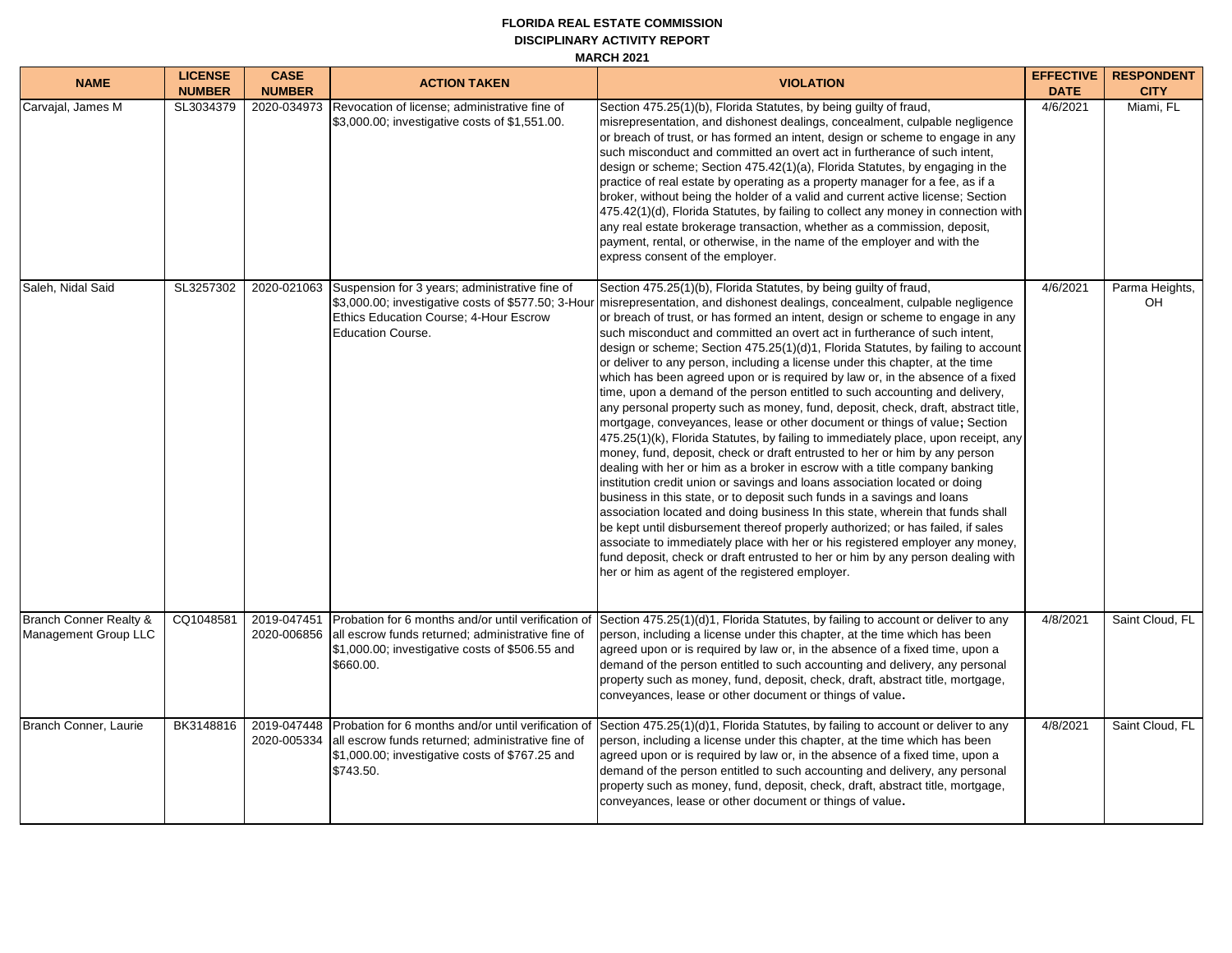| DeSantus, Violette       | SL3387549 | 2020-025444                               | probation for 6 months; administrative fine of<br>\$1,000.00; investigative costs of \$1,064.25; 45-<br>hour Reactivation and Escrow Management<br>continuing education course; 2 complete FREC<br>Meetings | Section 475.25(1)(d)1, Florida Statutes, by failing to account or deliver to any<br>person, including a license under this chapter, at the time which has been<br>agreed upon or is required by law or, in the absence of a fixed time, upon a<br>demand of the person entitled to such accounting and delivery, any personal<br>property such as money, fund, deposit, check, draft, abstract title, mortgage,<br>conveyances, lease or other document or things of value; Section<br>475.25(1)(d)(2), Florida Statutes, by failing to deposit money in an escrow<br>account when the licensee is the purchaser of real estate under a contract<br>where the contract requires the purchaser to place deposit money in an escrow<br>account to be applied to the purchase price if the sale is consummated;<br>Section 475.25(1)(b), Florida Statutes, by being guilty of fraud,<br>misrepresentation, and dishonest dealings, concealment, culpable negligence<br>or breach of trust, or has formed an intent, design or scheme to engage in any<br>such misconduct and committed an overt act in furtherance of such intent,<br>design or scheme.                                                                                                                                                                               | 4/6/2021  | Lauderhill, FL   |
|--------------------------|-----------|-------------------------------------------|-------------------------------------------------------------------------------------------------------------------------------------------------------------------------------------------------------------|------------------------------------------------------------------------------------------------------------------------------------------------------------------------------------------------------------------------------------------------------------------------------------------------------------------------------------------------------------------------------------------------------------------------------------------------------------------------------------------------------------------------------------------------------------------------------------------------------------------------------------------------------------------------------------------------------------------------------------------------------------------------------------------------------------------------------------------------------------------------------------------------------------------------------------------------------------------------------------------------------------------------------------------------------------------------------------------------------------------------------------------------------------------------------------------------------------------------------------------------------------------------------------------------------------------------------------|-----------|------------------|
| Qosja, Enis              | BK3299552 | 2020-017507<br>2020-018373<br>2020-022359 | Probation for 6 months; administrative fine of<br>\$1,000.00; investigative costs of \$940.50; 45-<br>hour Reactivation Pontinuing Education course;<br>2 complete FREC Meetings.                           | Section 475.25(1)(d)1, Florida Statutes, by failing to account or deliver to any<br>person, including a license under this chapter, at the time which has been<br>agreed upon or is required by law or, in the absence of a fixed time, upon a<br>demand of the person entitled to such accounting and delivery, any personal<br>property such as money, fund, deposit, check, draft, abstract title, mortgage,<br>conveyances, lease or other document or things of value; Section 475.25(1)(b),<br>Florida Statutes, by being guilty of fraud, misrepresentation, and dishonest<br>dealings, concealment, culpable negligence or breach of trust, or has formed<br>an intent, design or scheme to engage in any such misconduct and committed<br>an overt act in furtherance of such intent, design or scheme.                                                                                                                                                                                                                                                                                                                                                                                                                                                                                                                   | 4/6/2021  | Jacksonville, FL |
| Venditto, Christopher M. | SL3280890 | 2020-022525<br>2020-034357                | Probation for 9 months; administrative fine of<br>\$2,250.00; investigative costs of \$2,593.80; 28-<br>hour Reactivation Continuing Education course;<br>I complete FREC Meeting.                          | Section 475.25(1)(d)1, Florida Statutes, by failing to account or deliver to any<br>person, including a license under this chapter, at the time which has been<br>agreed upon or is required by law or, in the absence of a fixed time, upon a<br>demand of the person entitled to such accounting and delivery, any personal<br>property such as money, fund, deposit, check, draft, abstract title, mortgage,<br>conveyances, lease or other document or things of value; Section 475.25(1)(b)<br>Florida Statutes, by being guilty of fraud, misrepresentation, and dishonest<br>dealings, concealment, culpable negligence or breach of trust, or has formed<br>an intent, design or scheme to engage in any such misconduct and committed<br>an overt act in furtherance of such intent, design or scheme; Section<br>475.42(1)(a), Florida Statutes, by engaging in the practice of real estate by<br>operating as a property manager for a fee, as if a broker, without being the<br>holder of a valid and current active license. Section 475.42(1)(d), Florida<br>Statutes, by failing to collect any money in connection with any real estate<br>brokerage transaction, whether as a commission, deposit, payment, rental, or<br>otherwise, in the name of the employer and with the express consent of the<br>employer. | 4/14/2021 | Hollywood, FL    |
| Worachek, Angela         | BK3329933 | 2020-042558                               | Probation for 6 months; administrative fine of<br>\$250.00; investigative costs of \$280.50; 3-hour<br>Core Law Education Course.                                                                           | Section 475.25(1)(e), Florida Statutes, through a violation of Section<br>455.227(1)(t), Florida Statutes, by failing to report in writing to the board within<br>30 days after the licensee is convicted or found guilty of, or entered a plea of<br>nolo contendere or guilty to, regardless of adjudication, a crime in any<br>jurisdiction                                                                                                                                                                                                                                                                                                                                                                                                                                                                                                                                                                                                                                                                                                                                                                                                                                                                                                                                                                                     | 4/6/2021  | Orlando, FL      |
| Nace, Kirk L.            | BK3184600 | 2020-034650                               | Voluntary Relinquishment of License for<br><b>Permanent Revocation</b>                                                                                                                                      |                                                                                                                                                                                                                                                                                                                                                                                                                                                                                                                                                                                                                                                                                                                                                                                                                                                                                                                                                                                                                                                                                                                                                                                                                                                                                                                                    | 4/8/2021  | Naples, FL       |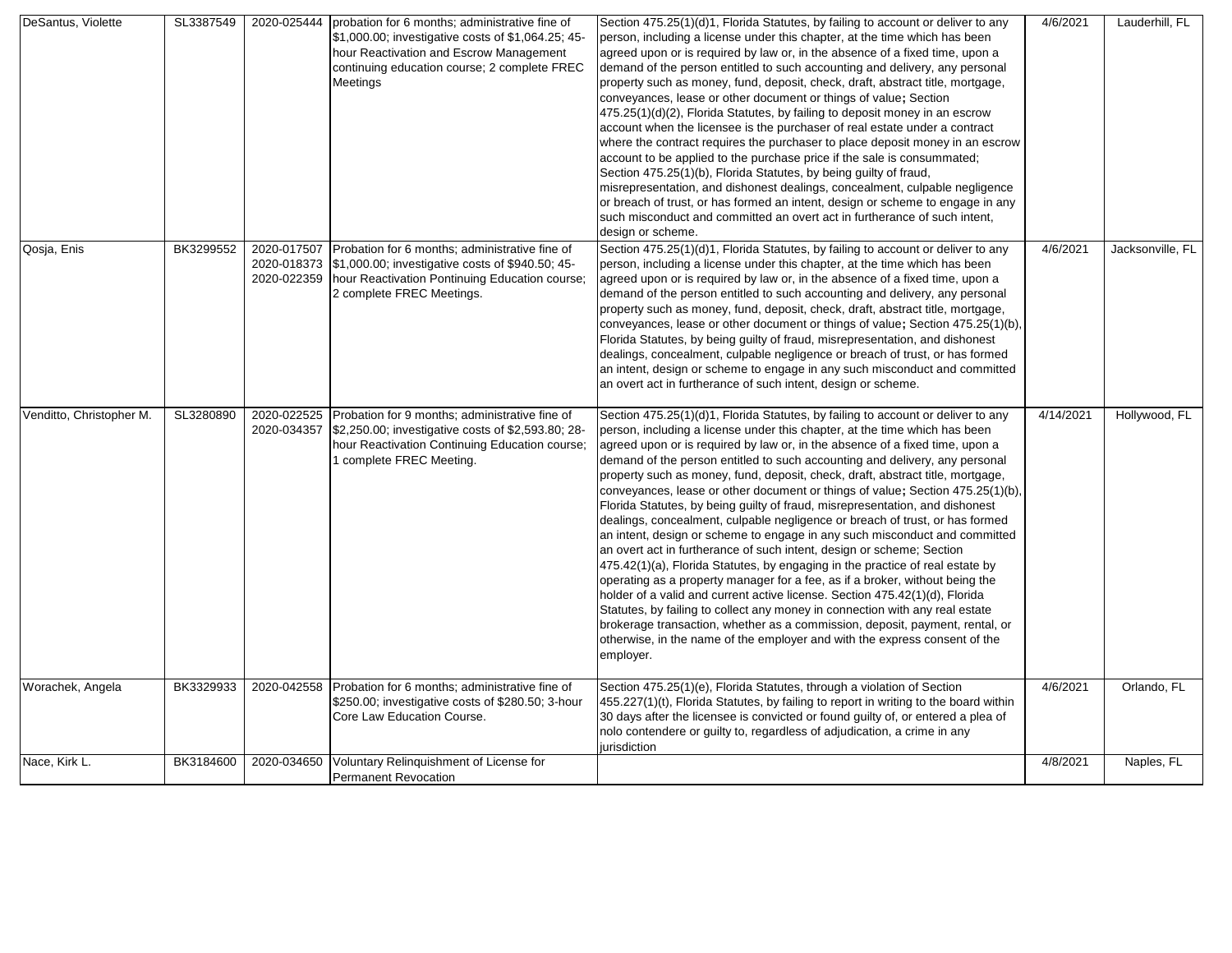| Barrus, Stephanie      | SL3299794 | 2020-023629 Revocation of license; administrative fines of<br>\$2,000.00; investigative costs \$1,534.50.  | Section 475.25(1)(d)1, Florida Statutes, by failing to account or deliver to any<br>person, including a license under this chapter, at the time which has been<br>agreed upon or is required by law or, in the absence of a fixed time, upon a<br>demand of the person entitled to such accounting and delivery, any personal<br>property such as money, fund, deposit, check, draft, abstract title, mortgage,<br>conveyances, lease or other document or things of value; Section 475.25(1)(b),<br>Florida Statutes, by being guilty of fraud, misrepresentation, and dishonest<br>dealings, concealment, culpable negligence or breach of trust, or has formed<br>an intent, design or scheme to engage in any such misconduct and committed<br>an overt act in furtherance of such intent, design or scheme. | 4/6/2021 | Holiday, FL |
|------------------------|-----------|------------------------------------------------------------------------------------------------------------|------------------------------------------------------------------------------------------------------------------------------------------------------------------------------------------------------------------------------------------------------------------------------------------------------------------------------------------------------------------------------------------------------------------------------------------------------------------------------------------------------------------------------------------------------------------------------------------------------------------------------------------------------------------------------------------------------------------------------------------------------------------------------------------------------------------|----------|-------------|
| Linares, Marco Alfonzo | SL3445192 | 2020-033987 Probation for 6 months; administrative fines of<br>\$1,000.00; investigative costs \$1,534.50. | Section 475.25(1)(e), Florida Statutes, through a violation of Rule 61J2-10.038,<br>Florida Administrative Code, by failing to notify the BPR in writing of the current<br>mailing address within 10 days after the change.                                                                                                                                                                                                                                                                                                                                                                                                                                                                                                                                                                                      | 4/8/2021 | Orlando, FL |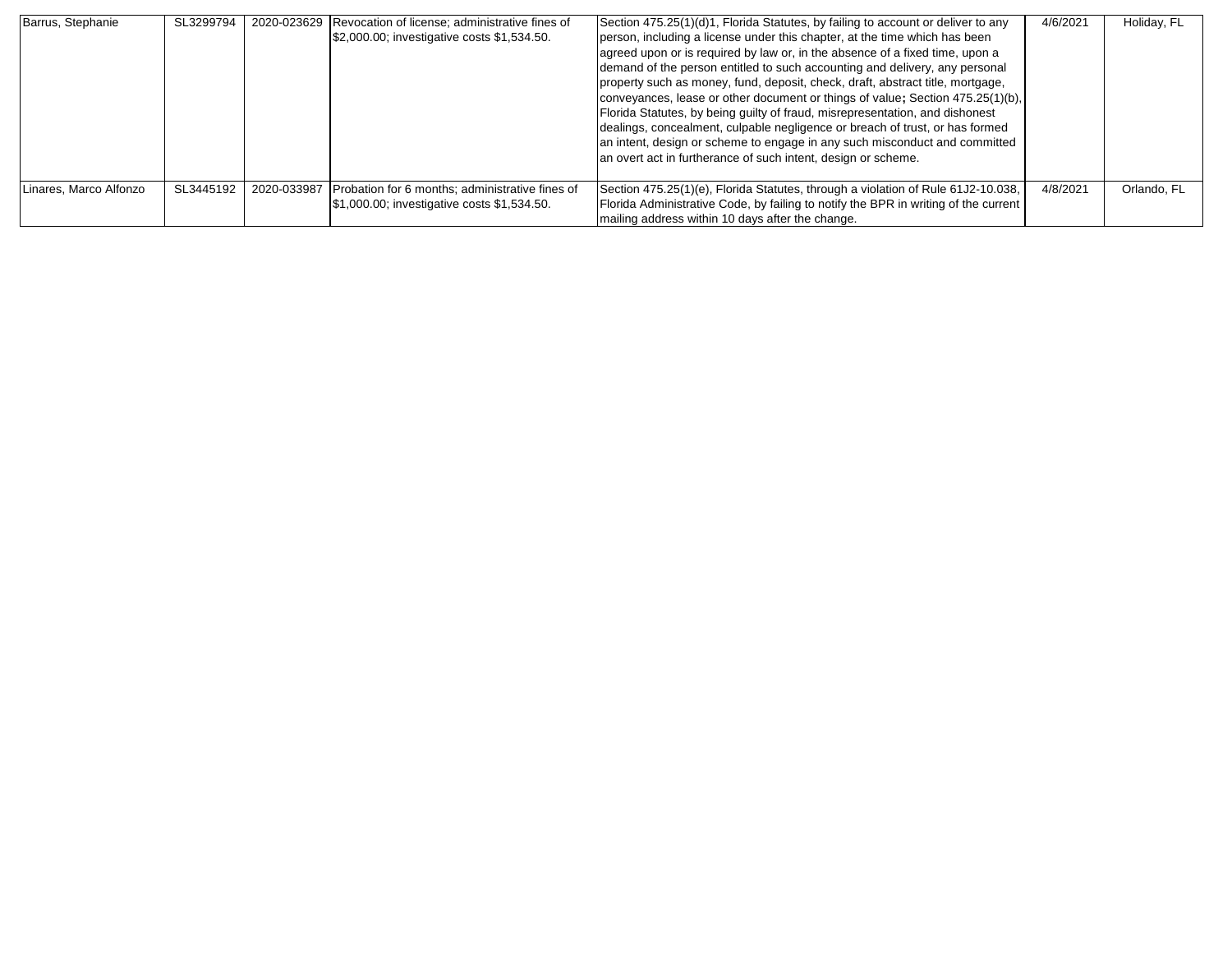#### **FLORIDA REAL ESTATE COMMISSION DISCIPLINARY ACTIVITY REPORT APRIL 2021**

**NAME LICENSE NUMBER CASE NUMBER ACTION TAKEN VIOLATION EFFECTIVE DATE RESPONDENT CITY** Barto, Sabin SL3301525 | 2020-032095 | Revocation; administrative fine of \$2,000.00; investigative costs of \$500.00. Section 475.25(1)(e), Florida Statutes, through a violation of Section 455.227(1)(t), Florida Statutes, by failing to report in writing to the board or, if there is no board, to the department within 30 days after the licensee is convicted or found guilty of, or entered a plea of nolo contendere or guilty to, regardless of adjudication, a crime in any jurisdiction; Section 475.25(1)(f), Florida Statutes, by being convicted or being found guilty of or entered a plea of nolo contendere to, regardless of adjudication, a crime in which directly relates to the activities of a licensed broker or sales associate, or involves moral turpitude or fraudulent or dishonest dealing. 5/18/2021 Naples, FL Elejalde, Leticia Maria | SL3013710 | 2020029784 | Revocation; administrative fine of \$3,000.00; investigative costs of \$1,584.00. Section 475.25(1)(k), Florida Statutes, by failing to immediately place, upon receipt, any money, fund, deposit, check or draft entrusted to her or him by any person dealing with her or him as a broker in escrow with a title company banking institution credit union or savings and loans association located or doing business in this state, or to deposit such funds in a savings and loans association located and doing business In this state, wherein that funds shall be kept until disbursement thereof properly authorized; or has failed, if sales associate to immediately place with her or his registered employer any money, fund deposit, check or draft entrusted to her or him by any person dealing with her or him as agent of the registered employer; Section 475.25(1)(d)1, Florida Statutes, by failing to account or deliver to any person, including a license under this chapter, at the time which has been agreed upon or is required by law or, in the absence of a fixed time, upon a demand of the person entitled to such accounting and delivery, any personal property such as money, fund, deposit, check, draft, abstract title, mortgage, conveyances, lease or other document or things of value**;** Section 475.25(1)(b), Florida Statutes, by being guilty of fraud, misrepresentation, and dishonest dealings, concealment, culpable negligence or breach of trust, or has formed an intent, design or scheme to engage in any such misconduct and committed an overt act in furtherance of such intent, design or scheme. 5/18/2021 Miami, FL Love, Constance SL3398360 2020-010186 Revocation; administrative fine of \$2,000.00; investigative costs of \$1,039.50. Section 475.25(1)(d)(2), Florida Statutes, by failing to deposit money in an escrow account when the licensee is the purchaser of real estate under a contract where the contract requires the purchaser to place deposit money in an escrow account to be applied to the purchase price if the sale is consummated; Section 475.42(1)(i), Florida Statutes, by placing, or causing to be placed, upon the public records of any county, any contract, assignment, deed, will, mortgage, affidavit, or other writing which purports to affect the title of, or encumber, any real property if the same is known to her or him to be false, void, or not authorized to be placed of record, or not executed in the form entitling it to be recorded, or the execution or recording whereof has not been authorized by the owner of the property, maliciously or for the purpose of collecting a commission, or to coerce the payment of money to the broker or sales associate or other person, or for any unlawful purpose. However, nothing in this paragraph shall be construed to prohibit a broker or a sales associate from recording a judgment rendered by a court of this state or to prohibit a broker from placing a lien on a property where expressly permitted by contractual agreement or otherwise allowed by law. 5/19/2021 Tamarac, FL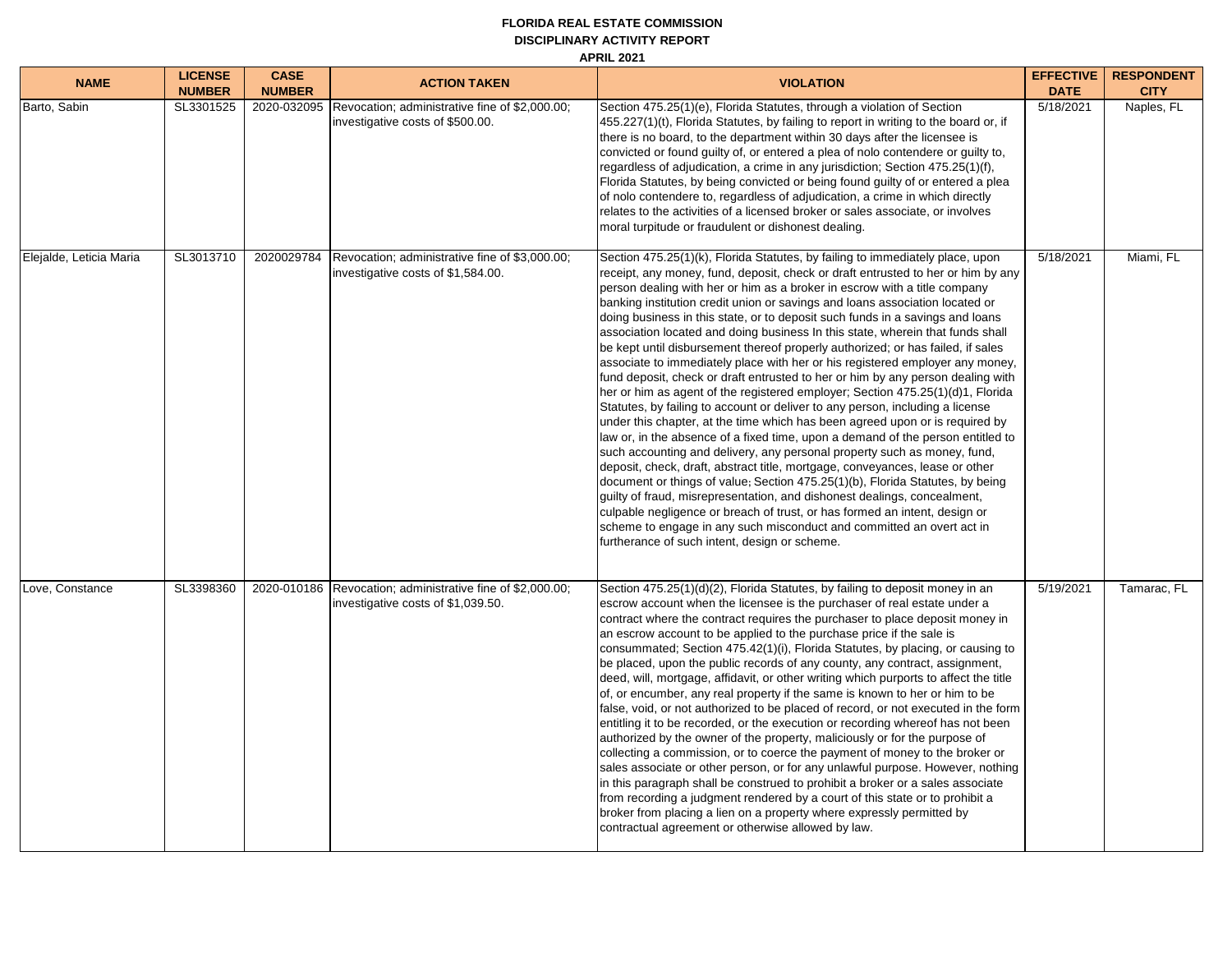| Jenkins, Allen R.              | BK3209344<br>BK3374928<br>BK3353993<br>BK3089116<br>BK3107605 |             | 2020-026500 suspension for 7 months;                                                                                                      | Section 475.25(1)(b), Florida Statutes, by being guilty of fraud,<br>misrepresentation, and dishonest dealings, concealment, culpable negligence<br>or breach of trust, or has formed an intent, design or scheme to engage in any<br>such misconduct and committed an overt act in furtherance of such intent,<br>design or scheme; Section 475.25(1)(d)1, Florida Statutes, by failing to account<br>or deliver to any person, including a license under this chapter, at the time<br>which has been agreed upon or is required by law or, in the absence of a fixed<br>time, upon a demand of the person entitled to such accounting and delivery,<br>any personal property such as money, fund, deposit, check, draft, abstract title,<br>mortgage, conveyances, lease or other document or things of value. | 6/16/2021 | Bradenton, FL          |
|--------------------------------|---------------------------------------------------------------|-------------|-------------------------------------------------------------------------------------------------------------------------------------------|------------------------------------------------------------------------------------------------------------------------------------------------------------------------------------------------------------------------------------------------------------------------------------------------------------------------------------------------------------------------------------------------------------------------------------------------------------------------------------------------------------------------------------------------------------------------------------------------------------------------------------------------------------------------------------------------------------------------------------------------------------------------------------------------------------------|-----------|------------------------|
| Siesta Annual Rentals,<br>Inc. | CQ1020799                                                     | 2020-026501 | Suspension for 7 months; investigative costs of<br>\$709.50.                                                                              | Section 475.25(1)(b), Florida Statutes, by being guilty of fraud,<br>misrepresentation, and dishonest dealings, concealment, culpable negligence<br>or breach of trust, or has formed an intent, design or scheme to engage in any<br>such misconduct and committed an overt act in furtherance of such intent,<br>design or scheme; Section 475.25(1)(d)1, Florida Statutes, by failing to account<br>or deliver to any person, including a license under this chapter, at the time<br>which has been agreed upon or is required by law or, in the absence of a fixed<br>time, upon a demand of the person entitled to such accounting and delivery,<br>any personal property such as money, fund, deposit, check, draft, abstract title,<br>mortgage, conveyances, lease or other document or things of value. |           | Sarasota, FL           |
| Jensen, Kenneth                | SL3255843                                                     | 2020-049348 | Suspension for 90 days; administrative fine of<br>\$250.00; investigative costs of \$651.75; 3-Hour<br>Core Law Education.                | Section 475.25(1)(e), Florida Statutes, through a violation of Section<br>455.227(1)(t), Florida Statutes, by failing to report in writing to the board or, if<br>there is no board, to the department within 30 days after the licensee is<br>convicted or found guilty of, or entered a plea of nolo contendere or guilty to,<br>regardless of adjudication, a crime in any jurisdiction.                                                                                                                                                                                                                                                                                                                                                                                                                      | 5/19/2021 | New Port Richey,<br>FL |
| Londono, Martha C              | SL3069985                                                     | 2020-041745 | Administrative fine of \$1,000.00; investigative<br>costs of \$825.00; 28-hour Reactivation Course<br>Education; 1 complete FREC Meeting. | Section 475.25(1)(b), Florida Statutes, by being guilty of fraud,<br>misrepresentation, and dishonest dealings, concealment, culpable negligence<br>or breach of trust, or has formed an intent, design or scheme to engage in any<br>such misconduct and committed an overt act in furtherance of such intent,<br>design or scheme.                                                                                                                                                                                                                                                                                                                                                                                                                                                                             | 5/19/2021 | South Miami, FL        |
| Zizzi, James Valentine         | SL3379315                                                     |             | 2020-043680 Administrative fine of \$250.00; investigative<br>costs of \$594.00; 3 Hour Core Law Education.                               | Section 475.25(1)(e), Florida Statutes, through a violation of Section<br>455.227(1)(t), Florida Statutes, by failing to report in writing to the board or, if<br>there is no board, to the department within 30 days after the licensee is<br>convicted or found guilty of, or entered a plea of nolo contendere or guilty to,<br>regardless of adjudication, a crime in any jurisdiction; Section 475.25(1)(f),<br>Florida Statutes, by being convicted or being found guilty of or entered a plea<br>of nolo contendere to, regardless of adjudication, a crime in which directly<br>relates to the activities of a licensed broker or sales associate, or involves<br>moral turpitude or fraudulent or dishonest dealing.                                                                                    | 5/19/2021 | Naples, FL             |
| Passerino, Jay Vincent         | SL3445236                                                     |             | 2020-047708 Voluntary Relinguishment of License for Permanent Revocation.                                                                 |                                                                                                                                                                                                                                                                                                                                                                                                                                                                                                                                                                                                                                                                                                                                                                                                                  | 5/19/2021 | Hollywood, FL          |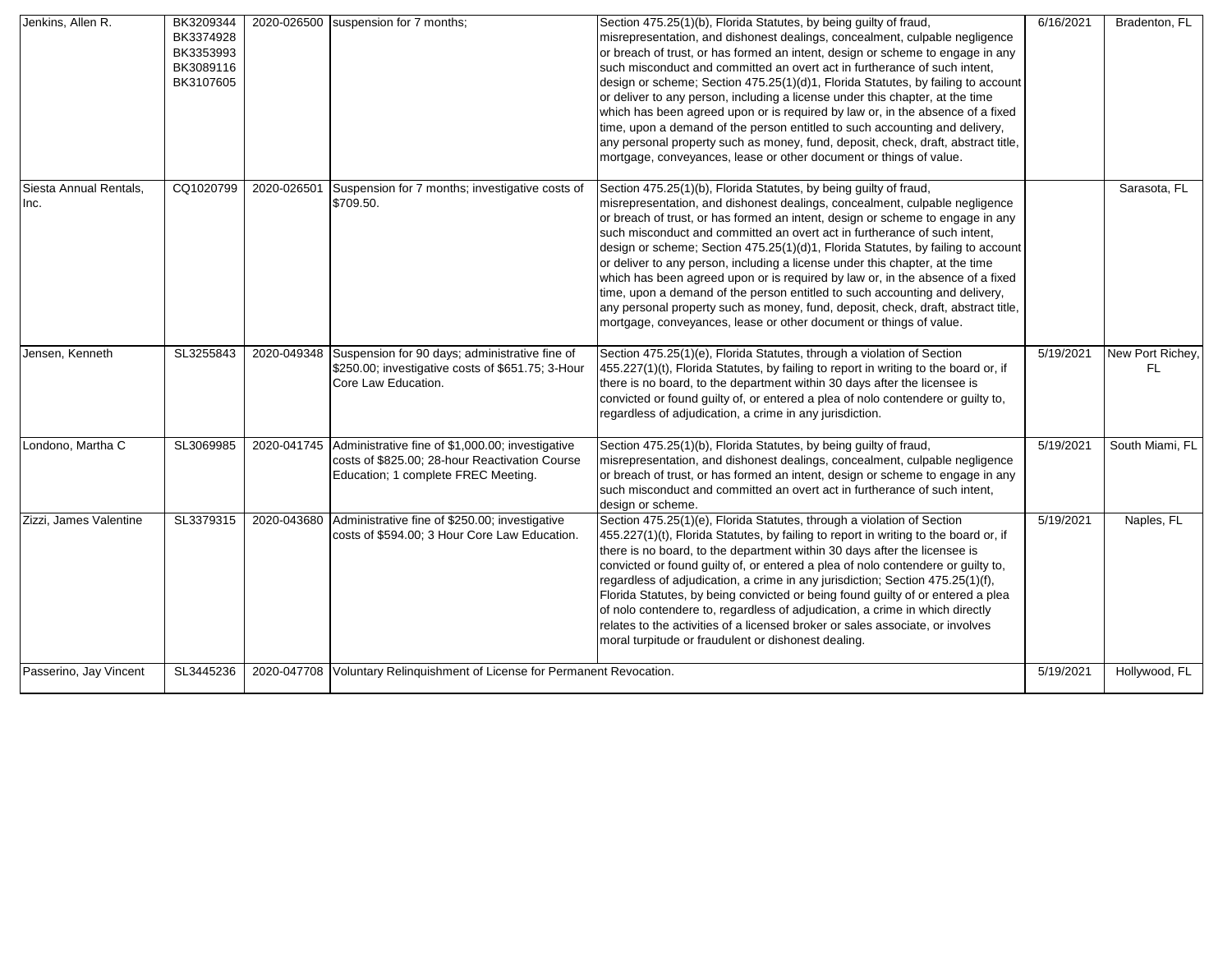| Copeland, Dedric   | SL702517  |             | 2020-023265 Revocation; administrative fines of \$3,000.00;<br>investigative costs \$1,534.50.                                  | Section 475.25(1)(b), Florida Statutes, by being guilty of fraud,<br>misrepresentation, and dishonest dealings, concealment, culpable negligence<br>or breach of trust, or has formed an intent, design or scheme to engage in any<br>such misconduct and committed an overt act in furtherance of such intent,<br>design or scheme; Section 475.42(1)(a), Florida Statutes, by engaging in the<br>practice of real estate by operating as a property manager for a fee, as if a<br>broker, without being the holder of a valid and current active license; Section<br>475.25(1)(d)1, Florida Statutes, by failing to account or deliver to any person,<br>including a license under this chapter, at the time which has been agreed upon<br>or is required by law or, in the absence of a fixed time, upon a demand of the<br>person entitled to such accounting and delivery, any personal property such as<br>money, fund, deposit, check, draft, abstract title, mortgage, conveyances, lease<br>or other document or things of value. | 5/18/2021 | Miramar, FL |
|--------------------|-----------|-------------|---------------------------------------------------------------------------------------------------------------------------------|--------------------------------------------------------------------------------------------------------------------------------------------------------------------------------------------------------------------------------------------------------------------------------------------------------------------------------------------------------------------------------------------------------------------------------------------------------------------------------------------------------------------------------------------------------------------------------------------------------------------------------------------------------------------------------------------------------------------------------------------------------------------------------------------------------------------------------------------------------------------------------------------------------------------------------------------------------------------------------------------------------------------------------------------|-----------|-------------|
| Desi, Cheryle Rose | SL3437075 | 2020-046821 | Probation for 6 months; administrative fines of<br>\$250.00; investigative costs \$330.00; 3-Hour<br>Core Law Education Course. | Section 475.25(1)(e), Florida Statutes, through a violation of Section<br>455.227(1)(t), Florida Statutes, by failing to report in writing to the board or, if<br>there is no board, to the department within 30 days after the licensee is<br>convicted or found guilty of, or entered a plea of nolo contendere or guilty to,<br>regardless of adjudication, a crime in any jurisdiction.                                                                                                                                                                                                                                                                                                                                                                                                                                                                                                                                                                                                                                                | 5/19/2021 | Orlando, FL |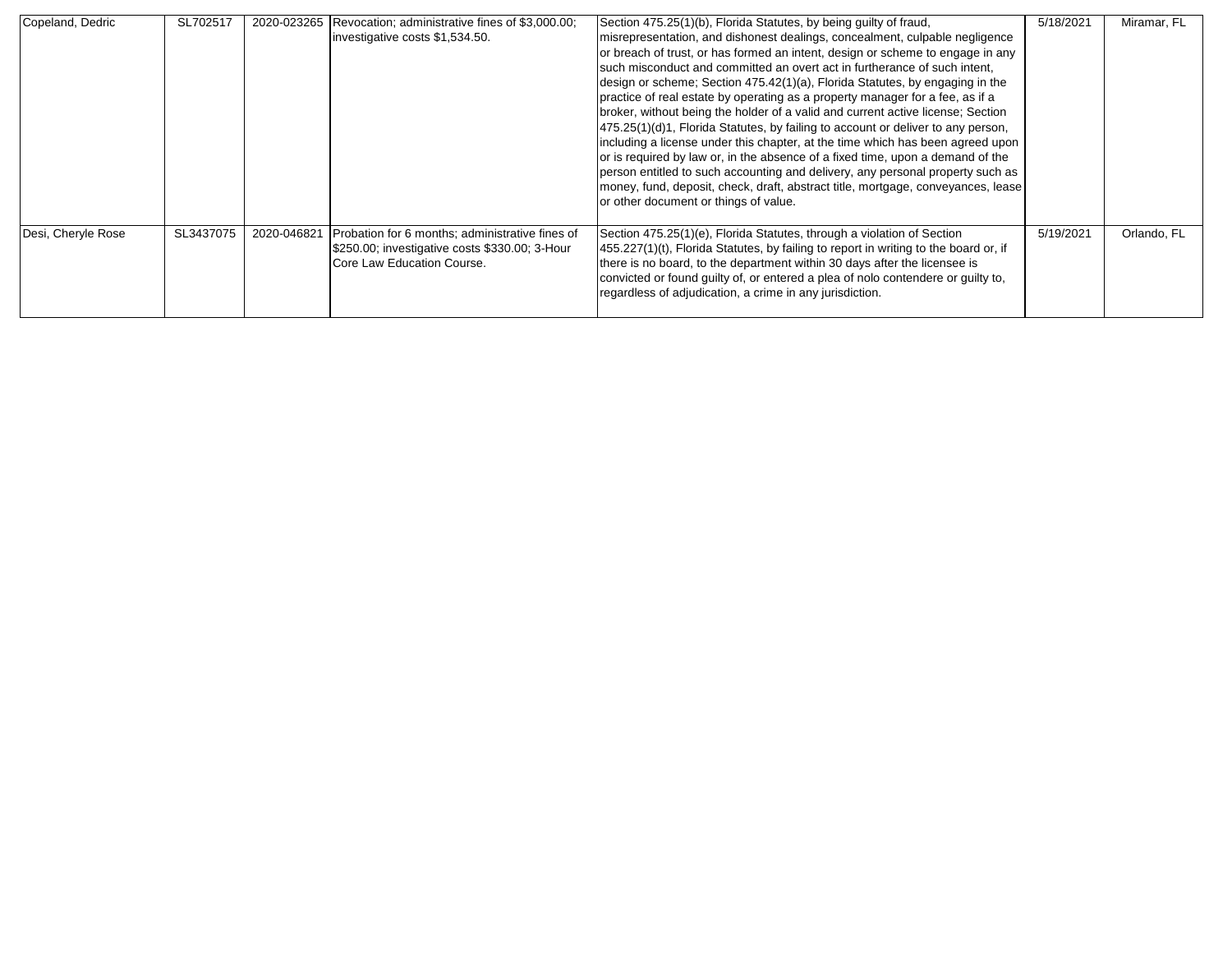## **DISCIPLINARY ACTIVITY REPORT MAY 2021 FLORIDA REAL ESTATE COMMISSION**

| <b>NAME</b>               | <b>LICENSE</b><br><b>NUMBER</b> | <b>CASE</b><br><b>NUMBER</b> | <b>ACTION TAKEN</b>                                                                                 | <b>VIOLATION</b>                                                                                                                                                                                                                                                                                                                                                                                                                                                                                                                                                                                                                                                                                                                                                  | <b>EFFECTIVE</b><br><b>DATE</b> | <b>RESPONDENT</b><br><b>CITY</b> |  |  |
|---------------------------|---------------------------------|------------------------------|-----------------------------------------------------------------------------------------------------|-------------------------------------------------------------------------------------------------------------------------------------------------------------------------------------------------------------------------------------------------------------------------------------------------------------------------------------------------------------------------------------------------------------------------------------------------------------------------------------------------------------------------------------------------------------------------------------------------------------------------------------------------------------------------------------------------------------------------------------------------------------------|---------------------------------|----------------------------------|--|--|
| Howard, Shajuania Jenkins | BK690591                        | 2020-052589                  | Administrative fine of \$500.00,<br>investigative costs of \$231.00                                 | Section 475.25(1)(e), Florida Statutes, through a violation of Section<br>455.227(1)(t), Florida Statutes, by failing to report in writing to the board or, if<br>there is no board, to the department within 30 days after the licensee is<br>convicted or found guilty of, or entered a plea of nolo contendere or guilty to,<br>regardless of adjudication, a crime in any jurisdiction; Section 475.25(1)(f),<br>Florida Statutes, by being convicted or being found guilty of or entered a plea<br>of nolo contendere to, regardless of adjudication, a crime in which directly<br>relates to the activities of a licensed broker or sales associate, or involves<br>moral turpitude or fraudulent or dishonest dealing.                                     | 6/18/2021                       | Lakeland, FL                     |  |  |
| Severidt, Kindera Louise  | BK3286029                       | 2020-035545                  | Probation for 6 months:<br>investigative costs of \$1,000.00;<br>4-hour Escrow Management<br>Course | Section 475.25(1)(e), Florida Statutes, through Section 475.42(1)(d), Florida<br>administrative fine of \$1,000.00; Statutes, by failing to collect any money in connection with any real estate<br>brokerage transaction, whether as a commission, deposit, payment, rental, or<br>otherwise, in the name of the employer and with the express consent of the<br>employer.                                                                                                                                                                                                                                                                                                                                                                                       | 6/18/2021                       | Jacksonville, FL                 |  |  |
| Cohen, James W.           | BK3382769                       | 2021-011881                  | Voluntary Relinquishment of License for Permanent Revocation.                                       |                                                                                                                                                                                                                                                                                                                                                                                                                                                                                                                                                                                                                                                                                                                                                                   | 6/18/2021                       | Smyrna, GA                       |  |  |
| St Lot, Jackson           | BK3382769                       | 2020-054464                  | Voluntary Relinquishment of License for Permanent Revocation.                                       |                                                                                                                                                                                                                                                                                                                                                                                                                                                                                                                                                                                                                                                                                                                                                                   | 6/18/2021                       | Miami, FL                        |  |  |
| Gursky, Brigette Lee      | SL3226844                       | 2020-039480                  | Revocation, administrative fine<br>of \$528.00                                                      | Section 475.25(1)(e), Florida Statutes, through a violation of Section<br>of \$2,000.00; investigative costs (455.227(1)(t), Florida Statutes, by failing to report in writing to the board or, if<br>there is no board, to the department within 30 days after the licensee is<br>convicted or found guilty of, or entered a plea of nolo contendere or guilty to,<br>regardless of adjudication, a crime in any jurisdiction; Section 475.25(1)(f),<br>Florida Statutes, by being convicted or being found guilty of or entered a plea<br>of nolo contendere to, regardless of adjudication, a crime in which directly<br>relates to the activities of a licensed broker or sales associate, or involves<br>moral turpitude or fraudulent or dishonest dealing. | 6/18/2021                       | Davie, FL                        |  |  |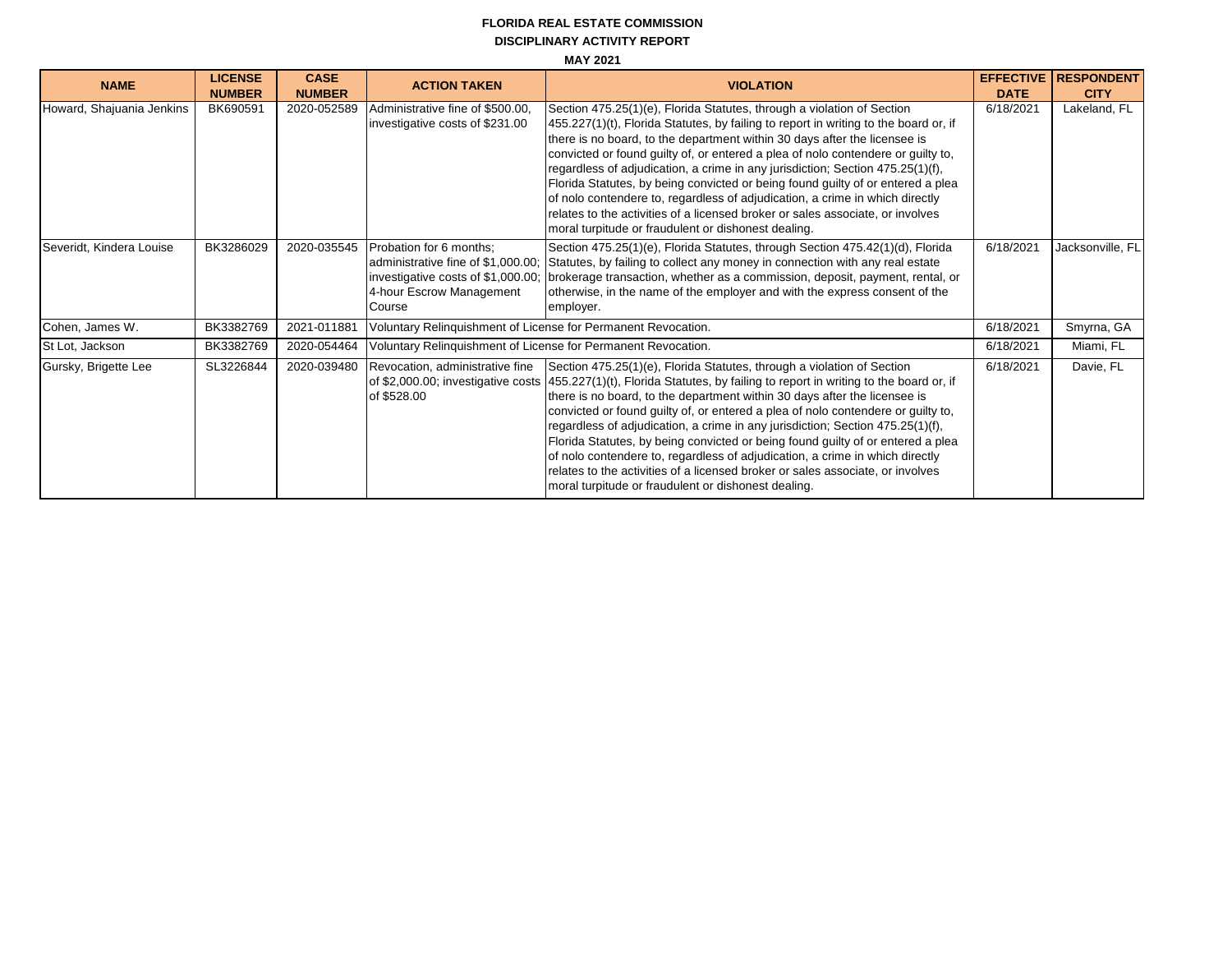# **FLORIDA REAL ESTATE COMMISSION**

**DISCIPLINARY ACTIVITY REPORT**

**JUNE 2021**

| <b>NAME</b>          | <b>LICENSE</b>             | <b>CASE</b>                  | <b>ACTION TAKEN</b>                                                               | <b>VIOLATION</b>                                                                                                                                                                                                                                                                                                                                                                                                                                                                                                                                                                                                                                                                                                                                                                                                                                                                                                                                                                                                                                                                                                                                                                                                                                                                                                                                                                                                                                                                                                                                                      |                         | <b>EFFECTIVE RESPONDENT</b> |
|----------------------|----------------------------|------------------------------|-----------------------------------------------------------------------------------|-----------------------------------------------------------------------------------------------------------------------------------------------------------------------------------------------------------------------------------------------------------------------------------------------------------------------------------------------------------------------------------------------------------------------------------------------------------------------------------------------------------------------------------------------------------------------------------------------------------------------------------------------------------------------------------------------------------------------------------------------------------------------------------------------------------------------------------------------------------------------------------------------------------------------------------------------------------------------------------------------------------------------------------------------------------------------------------------------------------------------------------------------------------------------------------------------------------------------------------------------------------------------------------------------------------------------------------------------------------------------------------------------------------------------------------------------------------------------------------------------------------------------------------------------------------------------|-------------------------|-----------------------------|
| Drepanos, Micheal B. | <b>NUMBER</b><br>SL3097588 | <b>NUMBER</b><br>2020-055408 | 3-hour Core Law Course                                                            | Probation for 6 months; administrative fine Section 475.25(1)(e), Florida Statutes, through a violation of Section<br>of \$250.00; investigative costs of \$681.75; 455.227(1)(t), Florida Statutes, by failing to report in writing to the board or, if<br>there is no board, to the department within 30 days after the licensee is<br>convicted or found guilty of, or entered a plea of nolo contendere or guilty to,<br>regardless of adjudication, a crime in any jurisdiction.                                                                                                                                                                                                                                                                                                                                                                                                                                                                                                                                                                                                                                                                                                                                                                                                                                                                                                                                                                                                                                                                                 | <b>DATE</b><br>7/6/2021 | <b>CITY</b><br>Naples, FL   |
| Reiss, Kimberly      | SL3394663                  | 2020-053358                  | Revocation; administrative fine of<br>\$1,000.00; investigative costs of \$148.50 | Section 475.25(1)(f), Florida Statutes, by being convicted or being found guilty<br>of or entered a plea of nolo contendere to, regardless of adjudication, a crime<br>in which directly relates to the activities of a licensed broker or sales associate,<br>or involves moral turpitude or fraudulent or dishonest dealing.                                                                                                                                                                                                                                                                                                                                                                                                                                                                                                                                                                                                                                                                                                                                                                                                                                                                                                                                                                                                                                                                                                                                                                                                                                        | 7/6/2021                | Miami Beach, FL             |
| Infurna, Justin R.   | BK3184359                  | 2021-000623                  | Revocation; administrative fine of<br>\$5,000.00; investigative costs of \$924.00 | Section 475.25(1)(a), Florida Statutes, through a violation of Section<br>475.42(1)(h), 455.227(1)(a), and, or 455.227(1)(r), Florida Statues, by violating<br>any provision of Section 455.227(1) or 475.72, by obstructing or hindering the<br>enforcement of Chapter 475, by being guilty of making misleading, deceptive,<br>or fraudulent representations related to the practice of the licensee's<br>profession, by improperly interfering with an investigation authorized by statue;<br>Section 475.25(1)(b), Florida Statutes, by being guilty of fraud,<br>misrepresentation, and dishonest dealings, concealment, culpable negligence<br>or breach of trust, or has formed an intent, design or scheme to engage in any<br>such misconduct and committed an overt act in furtherance of such intent.<br>design or scheme; Section 475.25(1)(i) Florida Statues, by being guilty of<br>becoming temporarily incapacitated from acting as a broker; Section<br>475.25(1)(d), Florida Statutes, by failing to account or deliver to any person,<br>including a license under this chapter, at the time which has been agreed upon<br>or is required by law or, in the absence of a fixed time, upon a demand of the<br>person entitled to such accounting and delivery, any personal property such as<br>money, fund, deposit, check, draft, abstract title, mortgage, conveyances, lease<br>or other document or things of value; Section 475.25(1)(s), Florida Statutes, by<br>having had a registration suspended, revoked, or otherwise acted against in | 7/13/2021               | Orlando, FL                 |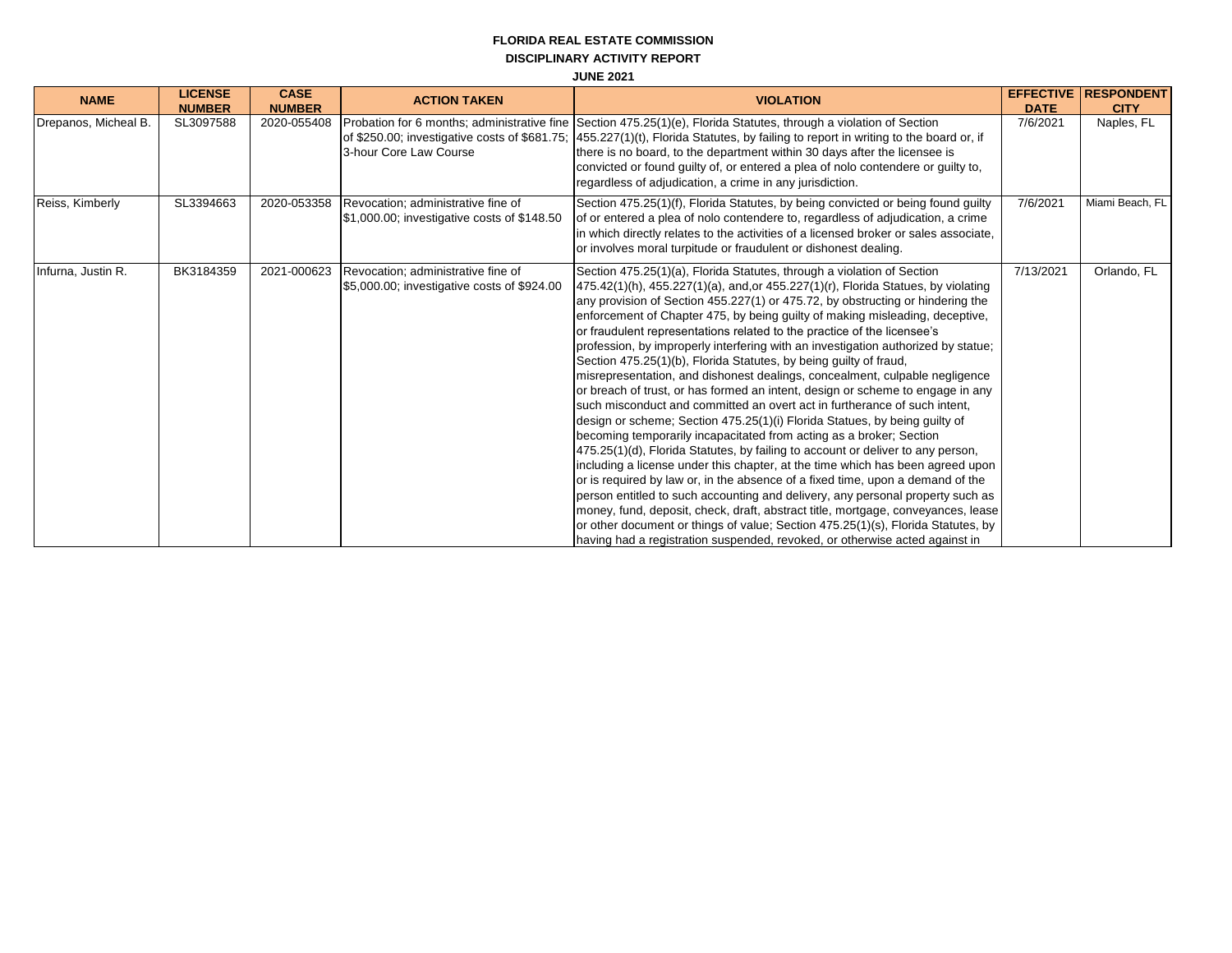#### **FLORIDA REAL ESTATE COMMISSION DISCIPLINARY ACTIVITY REPORT**

**JULY 2021**

| <b>NAME</b>          | <b>LICENSE</b> | <b>CASE</b>   | <b>ACTION TAKEN</b>                                                                                                                                     | <b>VIOLATION</b>                                                                                                                                                                                                                                                                                                                                                                                                                                                                                                                                                                                                                                                                                                                                                                                                                     |             | <b>EFFECTIVE   RESPONDENT</b> |
|----------------------|----------------|---------------|---------------------------------------------------------------------------------------------------------------------------------------------------------|--------------------------------------------------------------------------------------------------------------------------------------------------------------------------------------------------------------------------------------------------------------------------------------------------------------------------------------------------------------------------------------------------------------------------------------------------------------------------------------------------------------------------------------------------------------------------------------------------------------------------------------------------------------------------------------------------------------------------------------------------------------------------------------------------------------------------------------|-------------|-------------------------------|
|                      | <b>NUMBER</b>  | <b>NUMBER</b> |                                                                                                                                                         |                                                                                                                                                                                                                                                                                                                                                                                                                                                                                                                                                                                                                                                                                                                                                                                                                                      | <b>DATE</b> | <b>CITY</b>                   |
| Lowy, Craig A.       | SL3179817      | 2020050767    | Revocation;<br>Investigative Costs of<br>\$478.50.                                                                                                      | Section 475.25(1)(e), Florida Statutes, through a violation of Section<br>455.227(1)(t), Florida Statutes, by failing to report in writing to the board or, if<br>there is no board, to the department within 30 days after the licensee is<br>convicted or found guilty of, or entered a plea of nolo contendere or guilty to,<br>regardless of adjudication, a crime in any jurisdiction; Section 475.25(1)(f),<br>Florida Statutes, by being convicted or being found guilty of or entered a plea<br>of nolo contendere to, regardless of adjudication, a crime in which directly<br>relates to the activities of a licensed broker or sales associate, or involves<br>moral turpitude or fraudulent or dishonest dealings.                                                                                                       | 9/20/2021   | Hollywood, FL                 |
| Platone, Oscar       | SL3364688      | 2020043269    | Revocation;<br>Investigative Costs of<br>\$990.00.                                                                                                      | Section 475.25(1)(b), Florida Statutes, by being guilty of fraud,<br>misrepresentation, and dishonest dealings, concealment, culpable negligence<br>or breach of trust, or has formed an intent, design or scheme to engage in any<br>such misconduct and committed an overt act in furtherance of such intent,<br>design or scheme; Section 475.25(1)(d)1, Florida Statutes, by failing to account<br>or deliver to any person, including a license under this chapter, at the time<br>which has been agreed upon or is required by law or, in the absence of a fixed<br>time, upon a demand of the person entitled to such accounting and delivery,<br>any personal property such as money, fund, deposit, check, draft, abstract title,<br>mortgage, conveyances, lease or other document or things of value.                     | 9/20/2021   | Bradenton, FL                 |
| Lopez, Joseph Vidal  | SL3330267      | 2021008045    | Revocation;<br>Investigative Costs of<br>\$396.00.                                                                                                      | Section 475.25(1)(e), Florida Statutes, through a violation of Rule 61J2-14.009,<br>Florida Administrative Code, by failing to deliver any deposit to broker, or<br>employer, no later than the end of the next business day following the receipt of<br>the item to be deposited.                                                                                                                                                                                                                                                                                                                                                                                                                                                                                                                                                   | 9/17/2021   | Orlando, FL                   |
| Zupa, Burton         | SL452423       | 2021006471    | Investigative Costs of<br>\$990.00; 3-hour Core<br>Law education course.                                                                                | Probation for 6 months; Section 475.25(1)(f), Florida Statutes, by being convicted or being found guilty<br>of or entered a plea of nolo contendere to, regardless of adjudication, a crime<br>in which directly relates to the activities of a licensed broker or sales associate,<br>or involves moral turpitude or fraudulent or dishonest dealing; Section<br>475.25(1)(e), Florida Statutes, through a violation of Section 455.227(1)(t),<br>Florida Statutes, by failing to report in writing to the board or, if there is no<br>board, to the department within 30 days after the licensee is convicted or found<br>guilty of, or entered a plea of nolo contendere or guilty to, regardless of<br>adjudication, a crime in any jurisdiction.                                                                                | 9/17/2021   | Longboat Key,<br>FL           |
| Mondelli Jr., Joseph | SL573844       | 2020049143    | Suspension for 6<br>months; Administrative<br>Fine of \$1,000.00;<br>Investigative Costs of<br>\$792.00; 30-hour<br><b>Broker Management</b><br>course. | Section 475.25(1)(k), Florida Statutes, by failing to immediately place, upon<br>receipt, any money, fund, deposit, check or draft entrusted to her or him by any<br>person dealing with her or him as a broker in escrow with a title company<br>banking institution credit union or savings and loans association located or<br>doing business in this state, or to deposit such funds in a savings and loans<br>association located and doing business In this state, wherein that funds shall<br>Post-License education   be kept until disbursement thereof properly authorized; or has failed, if sales<br>associate to immediately place with her or his registered employer any money,<br>fund deposit, check or draft entrusted to her or him by any person dealing with<br>her or him as agent of the registered employer. | 9/20/2021   | Coral Springs,<br>FL          |
| Lamia, Gerard A.     | SL613659       |               |                                                                                                                                                         | 2020019965   Voluntary Relinguishment of License for Permanent Revocation.                                                                                                                                                                                                                                                                                                                                                                                                                                                                                                                                                                                                                                                                                                                                                           | 9/20/2021   | Ocklawaha, FL                 |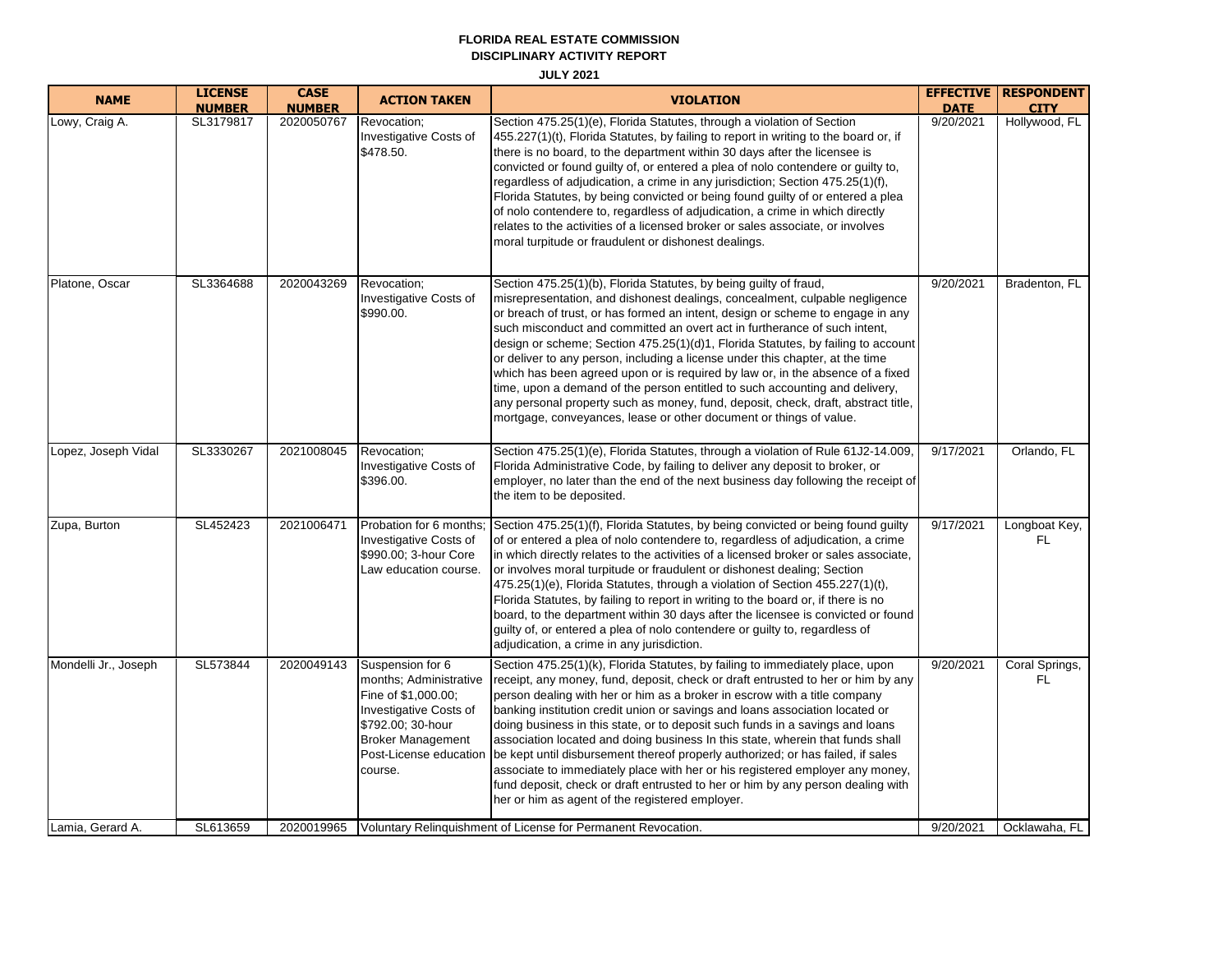## **FLORIDA REAL ESTATE COMMISSION DISCIPLINARY ACTIVITY REPORT AUGUST 2021**

| <b>NAME</b>                         | <b>LICENSE</b><br><b>NUMBER</b> | <b>CASE</b><br><b>NUMBER</b> | <b>ACTION TAKEN</b>                                                                   | <b>VIOLATION</b>                                                                                                                                                                                                                                                                                                                                                                                                                                                                                                                                                                                                                                                                                                                                                                                                          | <b>EFFECTIVE</b><br><b>DATE</b> | <b>RESPONDENT</b><br><b>CITY</b> |
|-------------------------------------|---------------------------------|------------------------------|---------------------------------------------------------------------------------------|---------------------------------------------------------------------------------------------------------------------------------------------------------------------------------------------------------------------------------------------------------------------------------------------------------------------------------------------------------------------------------------------------------------------------------------------------------------------------------------------------------------------------------------------------------------------------------------------------------------------------------------------------------------------------------------------------------------------------------------------------------------------------------------------------------------------------|---------------------------------|----------------------------------|
| Martinez, Pedro                     | SL3328213                       | 2020056140                   | Revocation; administrative fine<br>of \$500.00; investigative costs<br>of \$393.36.   | Section 475.25(1)(e), Florida Statutes, through a violation of Rule<br>61J2-10.038, Florida Administrative Code, by failing to notify the<br>DBPR in writing of the current mailing address within 10 days<br>after the change.                                                                                                                                                                                                                                                                                                                                                                                                                                                                                                                                                                                           | $\overline{9/23/2021}$          | Delray Beach, FL                 |
| One Percent Realty<br>Services, LLC | CQ1057849                       | 2020056195                   | Revocation; administrative fine<br>of \$2,000.00; investigative<br>costs of \$495.00. | Section 475.25(1)(b), Florida Statutes, by being guilty of fraud,<br>misrepresentation, and dishonest dealings, concealment,<br>culpable negligence or breach of trust, or has formed an intent,<br>design or scheme to engage in any such misconduct and<br>committed an overt act in furtherance of such intent, design or<br>scheme; Section 475.25(1)(d)1, Florida Statutes, by failing to<br>account or deliver to any person, including a license under this<br>chapter, at the time which has been agreed upon or is required<br>by law or, in the absence of a fixed time, upon a demand of the<br>person entitled to such accounting and delivery, any personal<br>property such as money, fund, deposit, check, draft, abstract title,<br>mortgage, conveyances, lease or other document or things of<br>value. | 9/23/2021                       | Orlando, FL                      |
| Peachey, Phil                       | SL664150                        | 2020056119                   | Revocation; administrative fine<br>of \$2,000.00; investigative<br>costs of \$495.00. | Section 475.25(1)(b), Florida Statutes, by being guilty of fraud,<br>misrepresentation, and dishonest dealings, concealment,<br>culpable negligence or breach of trust, or has formed an intent,<br>design or scheme to engage in any such misconduct and<br>committed an overt act in furtherance of such intent, design or<br>scheme; Section 475.25(1)(d)1, Florida Statutes, by failing to<br>account or deliver to any person, including a license under this<br>chapter, at the time which has been agreed upon or is required<br>by law or, in the absence of a fixed time, upon a demand of the<br>person entitled to such accounting and delivery, any personal<br>property such as money, fund, deposit, check, draft, abstract title,<br>mortgage, conveyances, lease or other document or things of<br>value. | 9/23/2021                       | Orlando, FL                      |
| Verge, Robin Kelly                  | BL619242                        | 2021008271                   | of \$1,000.00; investigative<br>costs of \$478.50.                                    | Revocation; administrative fine Section 475.25(1)(e), Florida Statutes, by failing to timely<br>complete a lawful order imposed by FREC.                                                                                                                                                                                                                                                                                                                                                                                                                                                                                                                                                                                                                                                                                  | 9/23/2021                       | Pensacola, FL                    |